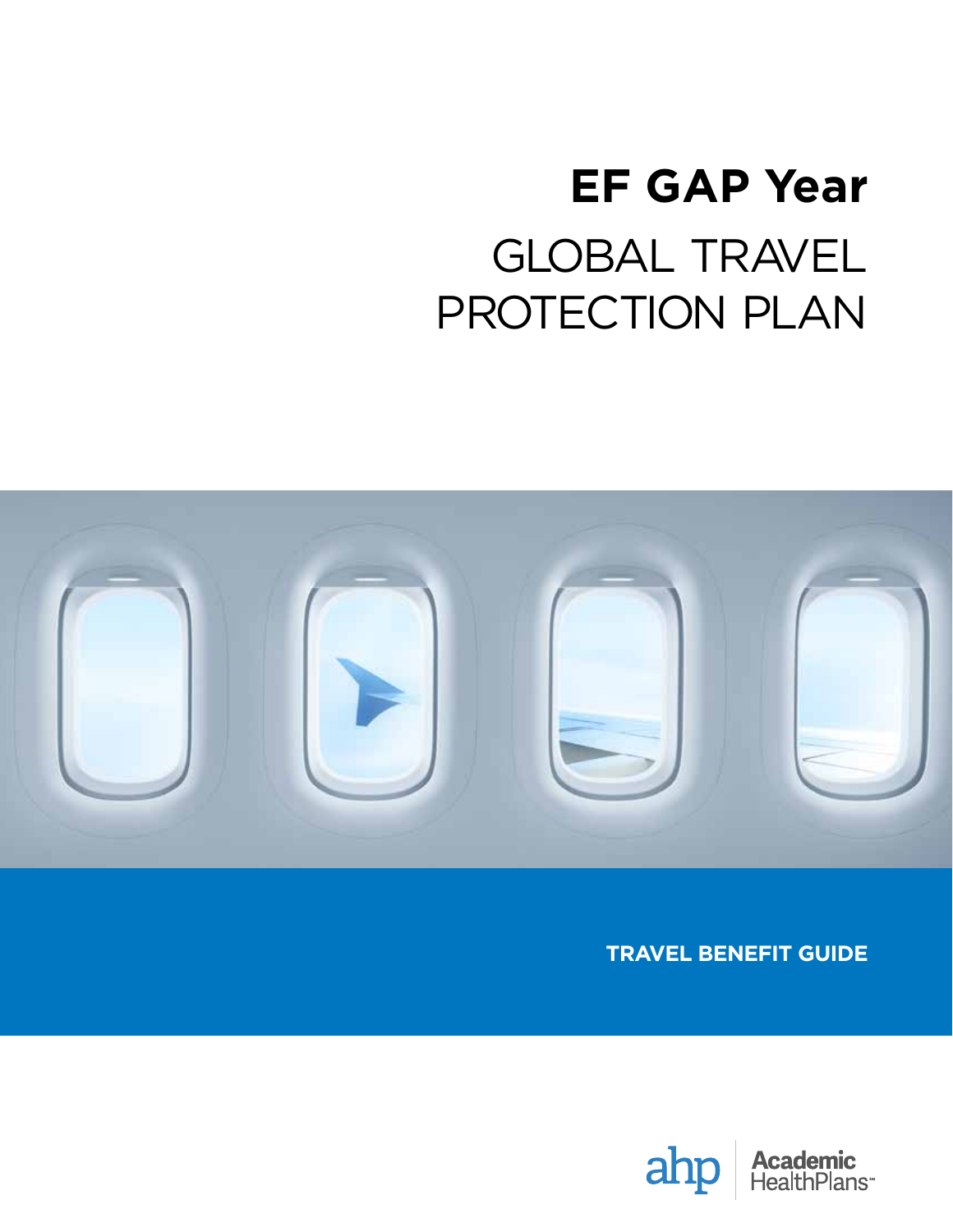## **Choosing Global Travel Protection**

#### **Why Choose Global Travel Protection?**

Academic HealthPlans (AHP) has developed plans designed specifically for travelers on EF GAP Year Tours. Since some insurance companies do not provide adequate coverage for people traveling abroad, travelers can choose to enroll in AHP's EF GAP Year Tours Travel Protection Plan. The plan contains both insurance benefits as well as non-insurance assistance services. The plan's insurance benefits are summarized in this document.

#### **Global Travel Protection Helps You -**



**Protect Your Investment** – Should a sudden illness, death in the family or involuntary job loss prevent you from taking the trip of a lifetime, this plan can help protect you from losing everything you spent on your trip.

**Protect Your Medical Expenses** – If you become sick or injured while traveling, your health insurance here at home may not cover it. This plan helps protect against medical expenses incurred while traveling.



**Protect Your Belongings** – This plan can help replace lost, stolen or damaged personal items.

#### **Our Focus Is Service**

Academic HealthPlans - As the program administrator for the EF GAP Year Tours Travel Protection Plans, we are here for you to answer benefit questions and assist with information about how to file a claim with the claims administrator - Seven Corners.

## **Your Insurance Benefits**

#### **Trip Cancellation**

Can help cover non-refundable, prepaid trip costs if you are unable to take your trip due to the following reasons. Additional terms apply to all covered reasons discussed below. Please see the plan document for full details and applicable limitations:

| Sickness, Injury or Death                           | Termination/Layoff                                  |
|-----------------------------------------------------|-----------------------------------------------------|
| Court Ordered Appearance /<br>Jury Duty             | Military Duty for Natural<br><b>Disaster Relief</b> |
| Mental Illness (if hospitalized)   Traffic Accident |                                                     |
| Hijacking                                           | Quarantine (as defined in the Plan)                 |
| Theft of Passports or Visas                         | Residence Uninhabitable                             |
| Destination Accommodations Uninhabitable            |                                                     |

#### **Trip Interruption**

Reimburses the unused, forfeited, prepaid non-refundable deposits paid for the land or water travel arrangements you purchased for your trip plus the additional transportation cost paid if you interrupt your trip due to a covered reason. (Separate coverage reasons apply.)

# **Schedule Of Benefits**

| <b>Benefit</b>                                                                | <b>Maximum Benefit Amount</b>                                 |
|-------------------------------------------------------------------------------|---------------------------------------------------------------|
| <b>Trip Cancellation</b>                                                      | Gap 12 week plan Trip Cost up to<br>\$22,000 maximum.         |
|                                                                               | Gap 26 week plan Trip Cost up to<br>\$39,500 maximum          |
| Trip Interruption                                                             | Gap 12 week plan 150% of Trip Cost up<br>to \$33,000 maximum, |
|                                                                               | Gap 26 week plan 150% of Trip Cost<br>up to \$59,250 maximum  |
| <b>Trip Delay</b>                                                             | Up to \$500 Per Day (\$2,500<br>Maximum)                      |
| Accident & Sickness<br><b>Medical Expense</b>                                 | \$50,000                                                      |
| Medical Evacuation and<br><b>Repatriation of Remains</b>                      | \$50,000                                                      |
| Baggage and Personal<br><b>Effects</b>                                        | Up to \$2,000                                                 |
| Baggage Delay                                                                 | Up to \$50 per day<br>$($150$ maximum)                        |
| Accidental Death and<br>Dismemberment                                         | \$50,000                                                      |
| Political or Security<br>Evacuation and Natural<br><b>Disaster Evacuation</b> | \$100,000                                                     |

This brochure does not contain a complete summary of the coverage. Please visit [www.ahptravelcare.com/EFGAPYear/](https://ahptravelcare.com/EFGapYear/) to view your plan document and coverage details.

#### **24/7 Non-Insurance Travel Assistance**

If you need travel assistance during your trip, Seven Corners Assist, is available 24/7 for your emergency and non-emergency travel needs.

#### **Trip Delay**

Reimburses you up to \$500 per day for local transportation, meals, accommodations & non-refundable, unused prepaid expenses if delayed 6 or more hours from the original departure time. (Separate coverage reasons apply.)

#### **Accident & Sickness Medical Expense**

Covers medical treatment for a sickness or injury which occurs during your trip.

#### **Emergency Medical Evacuation/Repatriation**

- We can pay the transportation expenses and evacuate you to the nearest appropriate medical facility if medically necessary.
- If you are hospitalized more than 3 consecutive days, we can pay the transportation expenses incurred to send dependent children home if traveling with you. Also, we can pay the transportation expenses incurred to send a person chosen by you to/from your bedside if you are traveling alone.
- If you die while traveling, we can pay the expenses to return your remains to your residence in the United States or to your place of burial.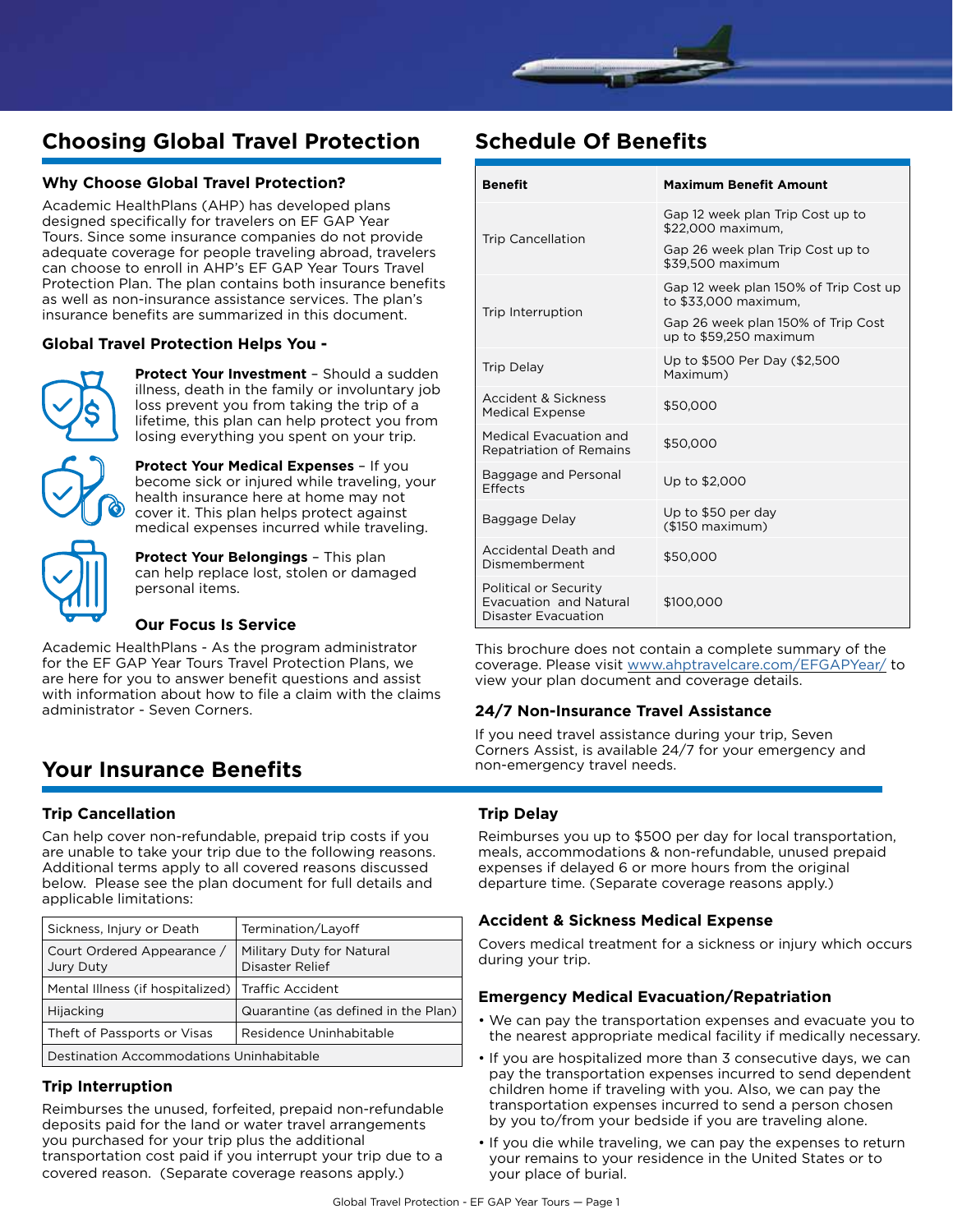

## **How to file a claim**

#### **Cancellations:**

- 1) Contact EF to cancel your trip
- 2) Once you have cancelled with EF, fill out a claim form, which can be found at: [www.ahptravelcare.com/EFGAPYear/](https://ahptravelcare.com/EFGapYear/)

#### **All other claims:**

- 1) Submit completed claim form, which can be found at: [www.ahptravelcare.com/EFGAPYear/](https://ahptravelcare.com/EFGapYear/)
- 2) Include the following:
	- Detailed bills for services received
	- Receipts for payments made
	- Any other supporting medical documentation pertinent to the claim

## **Who to contact**

#### **Completed claim forms can be submitted via mail, fax, or email to:**

Seven Corners, Inc. Attn. Claims PO Box 211379 Eagan, MN 55121 Fax: 317-575-2256

Email: [tourclaims@sevencorners.com](mailto:tourclaims%40sevencorners.com?subject=)

- If you would like to obtain additional information regarding the features and pricing of each travel plan component, please visit [www.ahptravelcare.com/EFGAPYear/](https://ahptravelcare.com/EFGapYear/) or contact Academic HealthPlans at [travelinsurance@ahpcare.com](mailto:travelinsurance%40ahpcare.com?subject=) or call 877-974-7462 ext. 321
- For questions about claims that have already been filed, please contact Seven Corners at [tourclaims@sevencorners.com](mailto:tourclaims%40sevencorners.com?subject=) or 866-887-7148 or 317-582-2658
- For a medical emergency during your trip (24 hours) please call Seven Corners Assist at 800-690-6295 (toll free from the U.S.) or 00-800-7771-7777 (toll free from abroad); collect calls can also be made to 317-818-2808
- When calling or emailing, reference group plan: US1819366 (12-Week) or US1819367 (26-Week)

## **Important Information**

*This advertisement contains highlights of the plan, which includes travel insurance coverages underwritten by United States Fire Insurance Company under form series T7000 et. al., T210 et. al. and TP-401 et. al. The Crum & Forster group of companies is rated A (Excellent) by AM Best 2020. C&F and Crum & Forster are registered trademarks of United States Fire Insurance Company. The plan also contains non-insurance components provided by Seven Corners Assist and/or EF Tours. Coverages may vary and not all coverage is available in all jurisdictions. Insurance coverages are subject to the terms, limitations and exclusions in the plan, including an exclusion for pre-existing conditions. In most states, your travel retailer is not a licensed insurance producer/ agent, and is not qualified or authorized to answer technical questions about the terms, benefits, exclusions, and conditions of the insurance offered or to*  evaluate the adequacy of your existing insurance coverage. Your travel retailer may be compensated for the purchase of a plan and may provide general information about the plan offered, including a description of the coverage and price. The purchase of travel insurance is not required in order to purchase *any other product or service from your travel retailer. CA DOI toll free number: 800-927-4357. MD Insurance Administration: 800-492-6116 or 410-468- 2340. The cost of your plan is for the entire plan, which consists of both insurance and non-insurance components. Individuals looking to obtain additional information regarding the features and pricing of each travel plan component, please contact Academic HealthPlans. Travelinsurance@ahpcare.com; 877-974-7462 ext. 321; 16201 W. 95th Street Suite 210, Lenexa, KS 66219; CA Agent Licence Number - 0B88782.*